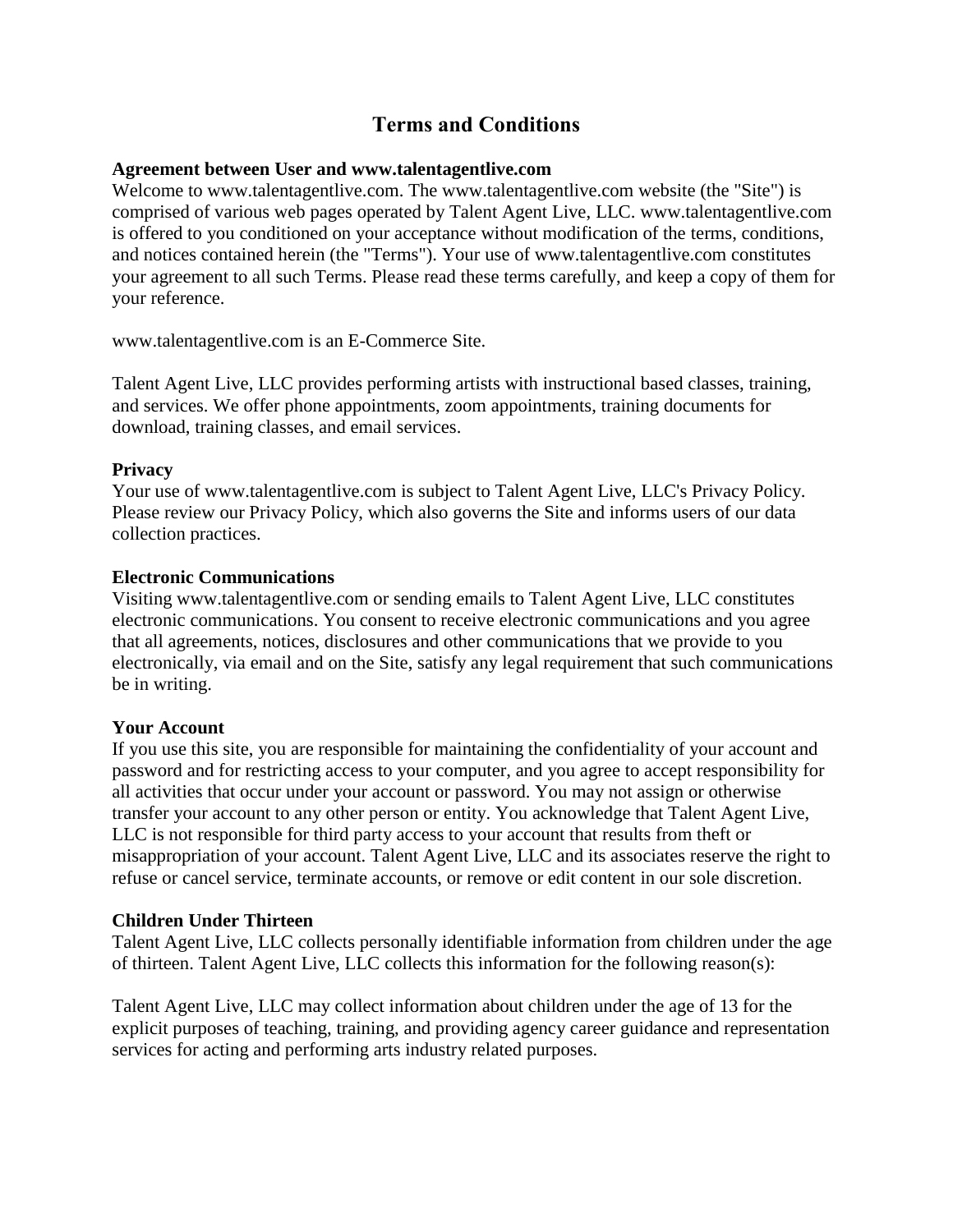We provide information about our personal data practices for children on our home page and wherever we knowingly collect personal data from children on our Web site. If you are under the age of thirteen, you must ask your parent or guardian for permission to use this website. If you are a parent and you have questions regarding our data collection practices, please contact us using the information provided at the end of this Agreement. If you are under 18, you may use www.talentagentlive.com only with permission of a parent or guardian.

### **Cancellation/Refund Policy**

Monthly Talent Agent Live site members may cancel their subscription at any time by visiting www.talentagentlive.com and logging in to "My Account". Talent Agent Live, LLC does not issue any refunds for services provided. Once you have received your service, no refunds will be provided. If a customer misses a scheduled appointment, customer will receive one (1) reschedule opportunity. If customer misses a second appointment, no other reschedule options will be provided without a new purchase.

### **Links to Third Party Sites/Third Party Services**

www.talentagentlive.com may contain links to other websites ("Linked Sites"). The Linked Sites are not under the control of Talent Agent Live, LLC and Talent Agent Live, LLC is not responsible for the contents of any Linked Site, including without limitation any link contained in a Linked Site, or any changes or updates to a Linked Site. Talent Agent Live, LLC is providing these links to you only as a convenience, and the inclusion of any link does not imply endorsement by Talent Agent Live, LLC of the site or any association with its operators.

Certain services made available via www.talentagentlive.com are delivered by third party sites and organizations. By using any product, service or functionality originating from the www.talentagentlive.com domain, you hereby acknowledge and consent that Talent Agent Live, LLC may share such information and data with any third party with whom Talent Agent Live, LLC has a contractual relationship to provide the requested product, service or functionality on behalf of www.talentagentlive.com users and customers.

### **No Unlawful or Prohibited Use/Intellectual Property**

You are granted a non-exclusive, non-transferable, revocable license to access and use www.talentagentlive.com strictly in accordance with these terms of use. As a condition of your use of the Site, you warrant to Talent Agent Live, LLC that you will not use the Site for any purpose that is unlawful or prohibited by these Terms. You may not use the Site in any manner which could damage, disable, overburden, or impair the Site or interfere with any other party's use and enjoyment of the Site. You may not obtain or attempt to obtain any materials or information through any means not intentionally made available or provided for through the Site.

All content included as part of the Service, such as text, graphics, logos, images, as well as the compilation thereof, and any software used on the Site, is the property of Talent Agent Live, LLC or its suppliers and protected by copyright and other laws that protect intellectual property and proprietary rights. You agree to observe and abide by all copyright and other proprietary notices, legends or other restrictions contained in any such content and will not make any changes thereto.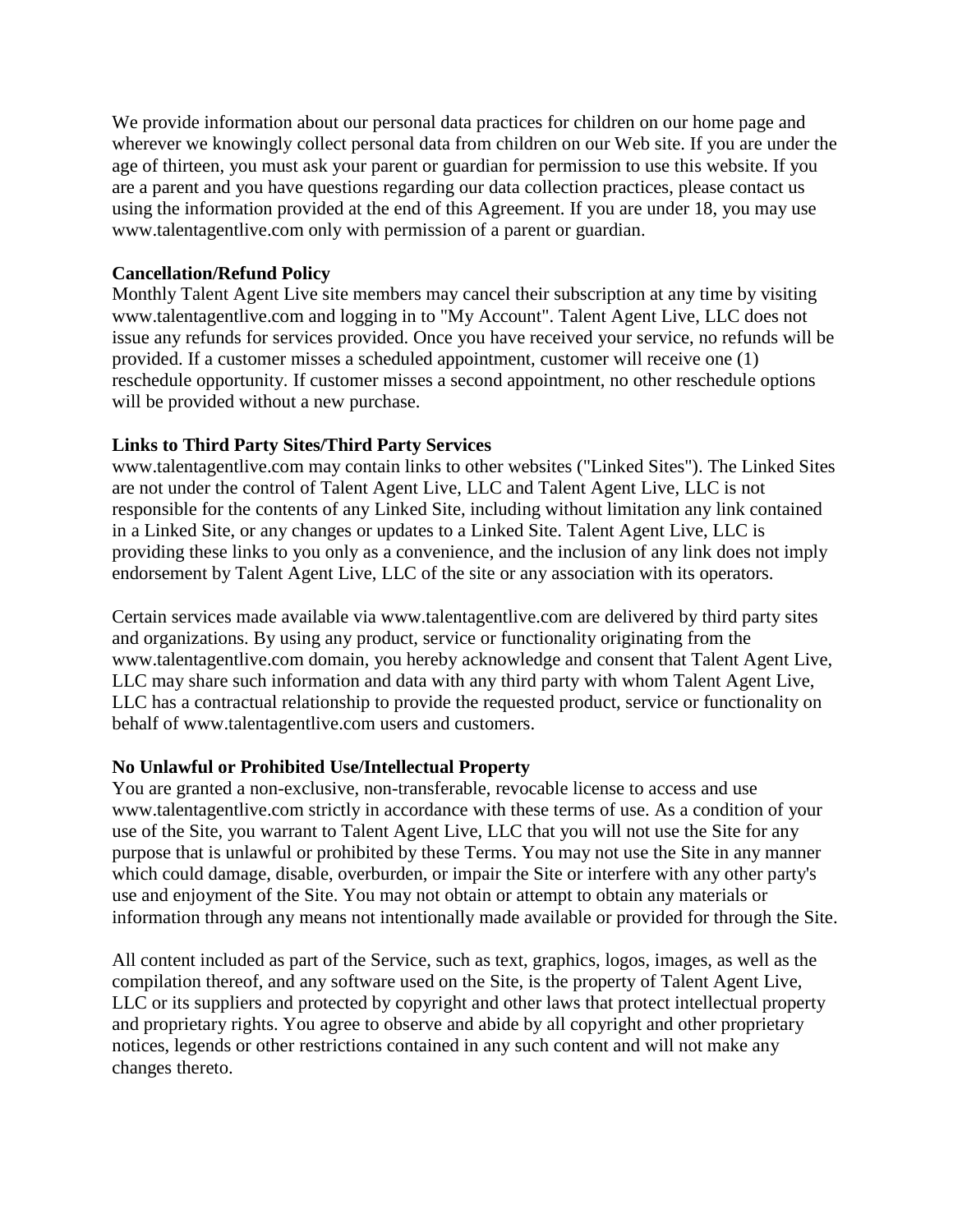You will not modify, publish, transmit, reverse engineer, participate in the transfer or sale, create derivative works, or in any way exploit any of the content, in whole or in part, found on the Site. Talent Agent Live, LLC content is not for resale. Your use of the Site does not entitle you to make any unauthorized use of any protected content, and in particular you will not delete or alter any proprietary rights or attribution notices in any content. You will use protected content solely for your personal use, and will make no other use of the content without the express written permission of Talent Agent Live, LLC and the copyright owner. You agree that you do not acquire any ownership rights in any protected content. We do not grant you any licenses, express or implied, to the intellectual property of Talent Agent Live, LLC or our licensors except as expressly authorized by these Terms.

### **Use of Communication Services**

The Site may contain bulletin board services, chat areas, news groups, forums, communities, personal web pages, calendars, and/or other message or communication facilities designed to enable you to communicate with the public at large or with a group (collectively, "Communication Services"). You agree to use the Communication Services only to post, send and receive messages and material that are proper and related to the particular Communication Service.

By way of example, and not as a limitation, you agree that when using a Communication Service, you will not: defame, abuse, harass, stalk, threaten or otherwise violate the legal rights (such as rights of privacy and publicity) of others; publish, post, upload, distribute or disseminate any inappropriate, profane, defamatory, infringing, obscene, indecent or unlawful topic, name, material or information; upload files that contain software or other material protected by intellectual property laws (or by rights of privacy of publicity) unless you own or control the rights thereto or have received all necessary consents; upload files that contain viruses, corrupted files, or any other similar software or programs that may damage the operation of another's computer; advertise or offer to sell or buy any goods or services for any business purpose, unless such Communication Service specifically allows such messages; conduct or forward surveys, contests, pyramid schemes or chain letters; download any file posted by another user of a Communication Service that you know, or reasonably should know, cannot be legally distributed in such manner; falsify or delete any author attributions, legal or other proper notices or proprietary designations or labels of the origin or source of software or other material contained in a file that is uploaded; restrict or inhibit any other user from using and enjoying the Communication Services; violate any code of conduct or other guidelines which may be applicable for any particular Communication Service; harvest or otherwise collect information about others, including e-mail addresses, without their consent; violate any applicable laws or regulations.

Talent Agent Live, LLC has no obligation to monitor the Communication Services. However, Talent Agent Live, LLC reserves the right to review materials posted to a Communication Service and to remove any materials in its sole discretion. Talent Agent Live, LLC reserves the right to terminate your access to any or all of the Communication Services at any time without notice for any reason whatsoever.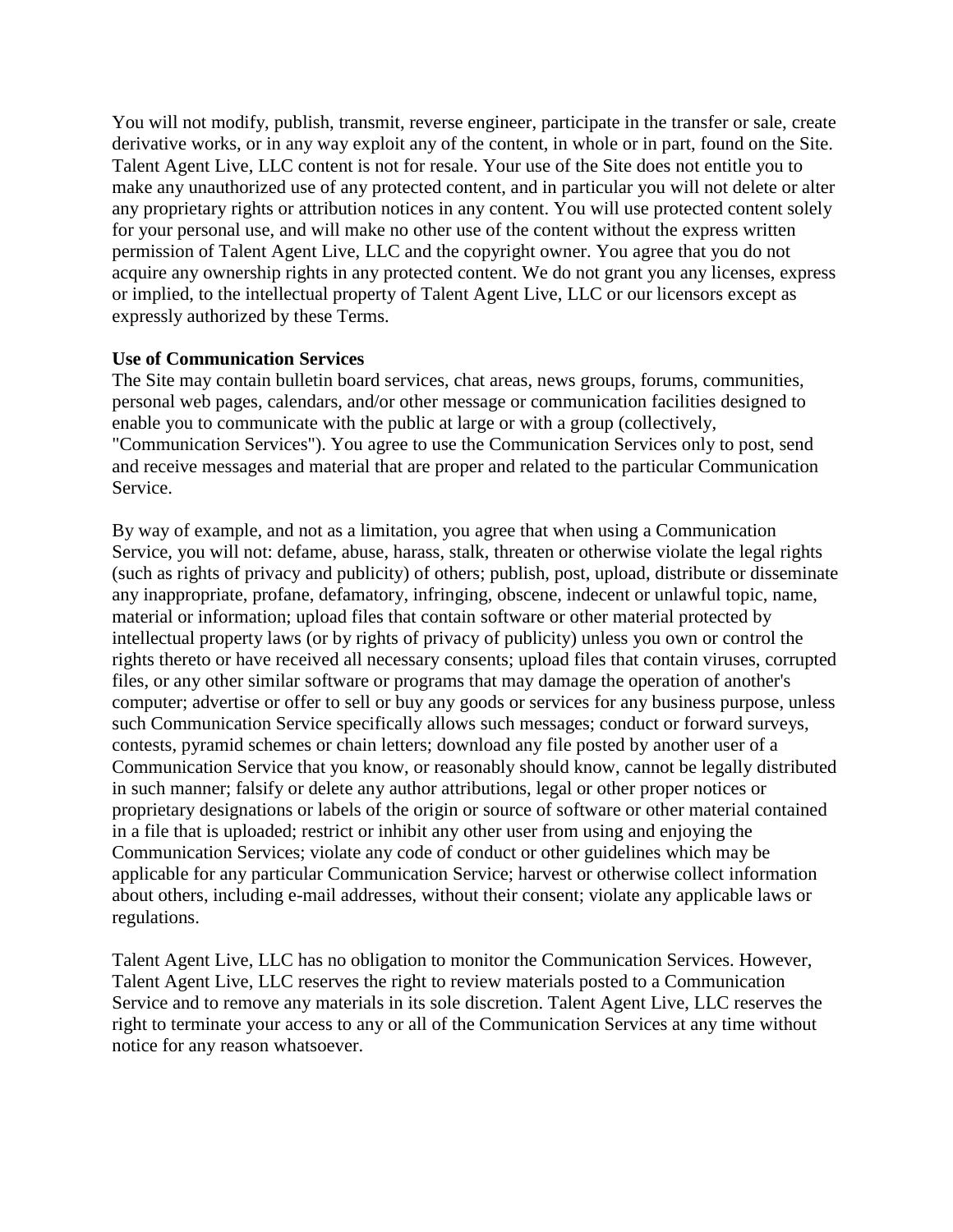Talent Agent Live, LLC reserves the right at all times to disclose any information as necessary to satisfy any applicable law, regulation, legal process or governmental request, or to edit, refuse to post or to remove any information or materials, in whole or in part, in Talent Agent Live, LLC's sole discretion.

Always use caution when giving out any personally identifying information about yourself or your children in any Communication Service. Talent Agent Live, LLC does not control or endorse the content, messages or information found in any Communication Service and, therefore, Talent Agent Live, LLC specifically disclaims any liability with regard to the Communication Services and any actions resulting from your participation in any Communication Service. Managers and hosts are not authorized Talent Agent Live, LLC spokespersons, and their views do not necessarily reflect those of Talent Agent Live, LLC.

Materials uploaded to a Communication Service may be subject to posted limitations on usage, reproduction and/or dissemination. You are responsible for adhering to such limitations if you upload the materials.

# **Materials Provided to www.talentagentlive.com or Posted on Any Talent Agent Live, LLC Web Page**

Talent Agent Live, LLC does not claim ownership of the materials you provide to www.talentagentlive.com (including feedback and suggestions) or post, upload, input or submit to any Talent Agent Live, LLC Site or our associated services (collectively "Submissions"). However, by posting, uploading, inputting, providing or submitting your Submission you are granting Talent Agent Live, LLC, our affiliated companies and necessary sub-licensees permission to use your Submission in connection with the operation of their Internet businesses including, without limitation, the rights to: copy, distribute, transmit, publicly display, publicly perform, reproduce, edit, translate and reformat your Submission; and to publish your name in connection with your Submission.

No compensation will be paid with respect to the use of your Submission, as provided herein. Talent Agent Live, LLC is under no obligation to post or use any Submission you may provide and may remove any Submission at any time in Talent Agent Live, LLC's sole discretion.

By posting, uploading, inputting, providing or submitting your Submission you warrant and represent that you own or otherwise control all of the rights to your Submission as described in this section including, without limitation, all the rights necessary for you to provide, post, upload, input or submit the Submissions.

# **Third Party Accounts**

You will be able to connect your Talent Agent Live, LLC account to third party accounts. By connecting your Talent Agent Live, LLC account to your third party account, you acknowledge and agree that you are consenting to the continuous release of information about you to others (in accordance with your privacy settings on those third party sites). If you do not want information about you to be shared in this manner, do not use this feature.

### **International Users**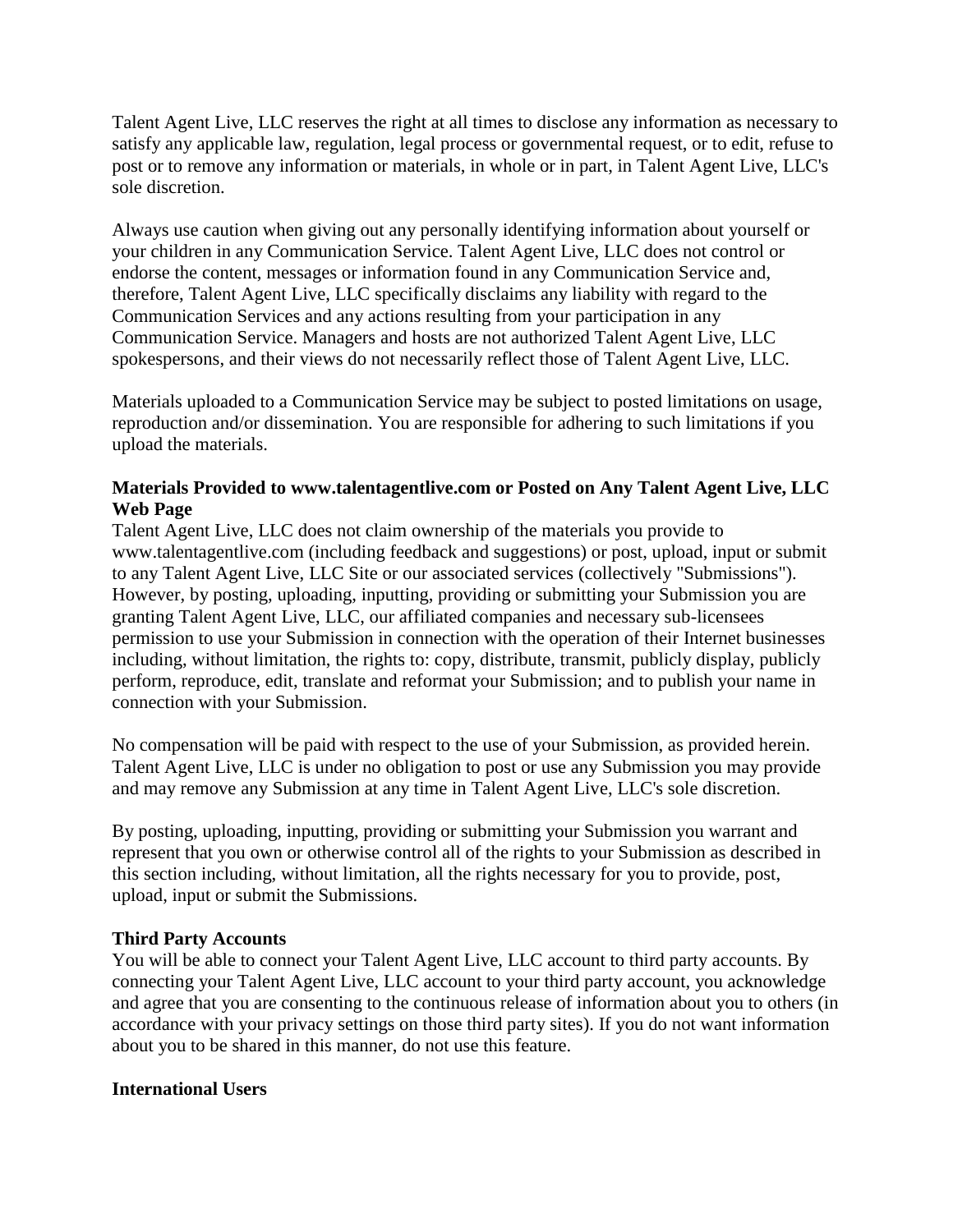The Service is controlled, operated and administered by Talent Agent Live, LLC from our offices within the USA. If you access the Service from a location outside the USA, you are responsible for compliance with all local laws. You agree that you will not use the Talent Agent Live, LLC Content accessed through www.talentagentlive.com in any country or in any manner prohibited by any applicable laws, restrictions or regulations.

### **Indemnification**

You agree to indemnify, defend and hold harmless Talent Agent Live, LLC, its officers, directors, employees, agents and third parties, for any losses, costs, liabilities and expenses (including reasonable attorney's fees) relating to or arising out of your use of or inability to use the Site or services, any user postings made by you, your violation of any terms of this Agreement or your violation of any rights of a third party, or your violation of any applicable laws, rules or regulations. Talent Agent Live, LLC reserves the right, at its own cost, to assume the exclusive defense and control of any matter otherwise subject to indemnification by you, in which event you will fully cooperate with Talent Agent Live, LLC in asserting any available defenses.

### **Arbitration**

In the event the parties are not able to resolve any dispute between them arising out of or concerning these Terms and Conditions, or any provisions hereof, whether in contract, tort, or otherwise at law or in equity for damages or any other relief, then such dispute shall be resolved only by final and binding arbitration pursuant to the Federal Arbitration Act, conducted by a single neutral arbitrator and administered by the American Arbitration Association, or a similar arbitration service selected by the parties, in a location mutually agreed upon by the parties. The arbitrator's award shall be final, and judgment may be entered upon it in any court having jurisdiction. In the event that any legal or equitable action, proceeding or arbitration arises out of or concerns these Terms and Conditions, the prevailing party shall be entitled to recover its costs and reasonable attorney's fees. The parties agree to arbitrate all disputes and claims in regards to these Terms and Conditions or any disputes arising as a result of these Terms and Conditions, whether directly or indirectly, including Tort claims that are a result of these Terms and Conditions. The parties agree that the Federal Arbitration Act governs the interpretation and enforcement of this provision. The entire dispute, including the scope and enforceability of this arbitration provision shall be determined by the Arbitrator. This arbitration provision shall survive the termination of these Terms and Conditions.

### **Class Action Waiver**

Any arbitration under these Terms and Conditions will take place on an individual basis; class arbitrations and class/representative/collective actions are not permitted. THE PARTIES AGREE THAT A PARTY MAY BRING CLAIMS AGAINST THE OTHER ONLY IN EACH'S INDIVIDUAL CAPACITY, AND NOT AS A PLAINTIFF OR CLASS MEMBER IN ANY PUTATIVE CLASS, COLLECTIVE AND/ OR REPRESENTATIVE PROCEEDING, SUCH AS IN THE FORM OF A PRIVATE ATTORNEY GENERAL ACTION AGAINST THE OTHER. Further, unless both you and Talent Agent Live, LLC agree otherwise, the arbitrator may not consolidate more than one person's claims, and may not otherwise preside over any form of a representative or class proceeding.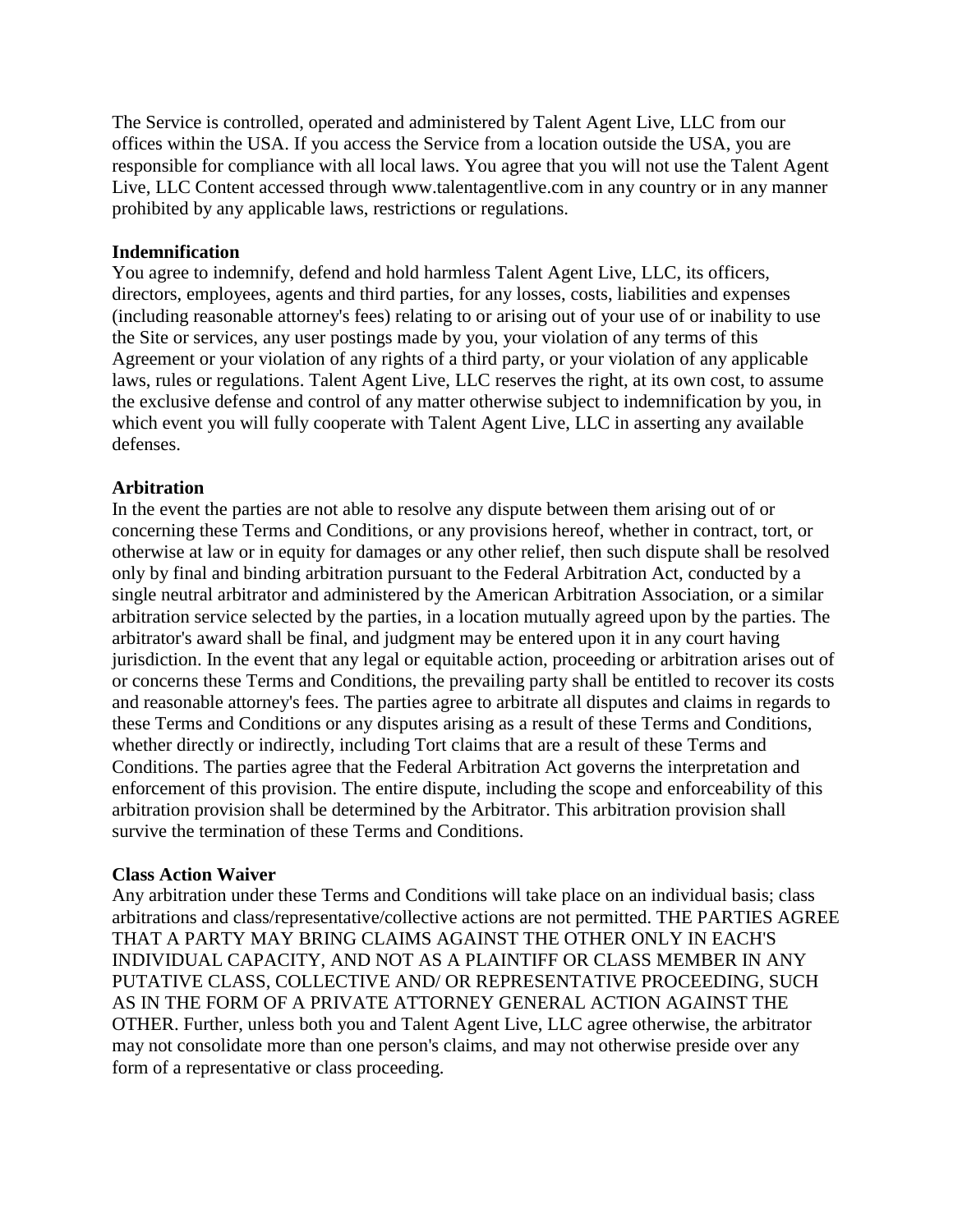#### **Liability Disclaimer**

THE INFORMATION, SOFTWARE, PRODUCTS, AND SERVICES INCLUDED IN OR AVAILABLE THROUGH THE SITE MAY INCLUDE INACCURACIES OR TYPOGRAPHICAL ERRORS. CHANGES ARE PERIODICALLY ADDED TO THE INFORMATION HEREIN. TALENT AGENT LIVE, LLC AND/OR ITS SUPPLIERS MAY MAKE IMPROVEMENTS AND/OR CHANGES IN THE SITE AT ANY TIME.

TALENT AGENT LIVE, LLC AND/OR ITS SUPPLIERS MAKE NO REPRESENTATIONS ABOUT THE SUITABILITY, RELIABILITY, AVAILABILITY, TIMELINESS, AND ACCURACY OF THE INFORMATION, SOFTWARE, PRODUCTS, SERVICES AND RELATED GRAPHICS CONTAINED ON THE SITE FOR ANY PURPOSE. TO THE MAXIMUM EXTENT PERMITTED BY APPLICABLE LAW, ALL SUCH INFORMATION, SOFTWARE, PRODUCTS, SERVICES AND RELATED GRAPHICS ARE PROVIDED "AS IS" WITHOUT WARRANTY OR CONDITION OF ANY KIND. TALENT AGENT LIVE, LLC AND/OR ITS SUPPLIERS HEREBY DISCLAIM ALL WARRANTIES AND CONDITIONS WITH REGARD TO THIS INFORMATION, SOFTWARE, PRODUCTS, SERVICES AND RELATED GRAPHICS, INCLUDING ALL IMPLIED WARRANTIES OR CONDITIONS OF MERCHANTABILITY, FITNESS FOR A PARTICULAR PURPOSE, TITLE AND NON-INFRINGEMENT.

TO THE MAXIMUM EXTENT PERMITTED BY APPLICABLE LAW, IN NO EVENT SHALL TALENT AGENT LIVE, LLC AND/OR ITS SUPPLIERS BE LIABLE FOR ANY DIRECT, INDIRECT, PUNITIVE, INCIDENTAL, SPECIAL, CONSEQUENTIAL DAMAGES OR ANY DAMAGES WHATSOEVER INCLUDING, WITHOUT LIMITATION, DAMAGES FOR LOSS OF USE, DATA OR PROFITS, ARISING OUT OF OR IN ANY WAY CONNECTED WITH THE USE OR PERFORMANCE OF THE SITE, WITH THE DELAY OR INABILITY TO USE THE SITE OR RELATED SERVICES, THE PROVISION OF OR FAILURE TO PROVIDE SERVICES, OR FOR ANY INFORMATION, SOFTWARE, PRODUCTS, SERVICES AND RELATED GRAPHICS OBTAINED THROUGH THE SITE, OR OTHERWISE ARISING OUT OF THE USE OF THE SITE, WHETHER BASED ON CONTRACT, TORT, NEGLIGENCE, STRICT LIABILITY OR OTHERWISE, EVEN IF TALENT AGENT LIVE, LLC OR ANY OF ITS SUPPLIERS HAS BEEN ADVISED OF THE POSSIBILITY OF DAMAGES. BECAUSE SOME STATES/JURISDICTIONS DO NOT ALLOW THE EXCLUSION OR LIMITATION OF LIABILITY FOR CONSEQUENTIAL OR INCIDENTAL DAMAGES, THE ABOVE LIMITATION MAY NOT APPLY TO YOU. IF YOU ARE DISSATISFIED WITH ANY PORTION OF THE SITE, OR WITH ANY OF THESE TERMS OF USE, YOUR SOLE AND EXCLUSIVE REMEDY IS TO DISCONTINUE USING THE SITE.

### **Termination/Access Restriction**

Talent Agent Live, LLC reserves the right, in its sole discretion, to terminate your access to the Site and the related services or any portion thereof at any time, without notice. To the maximum extent permitted by law, this agreement is governed by the laws of the State of North Carolina and you hereby consent to the exclusive jurisdiction and venue of courts in North Carolina in all disputes arising out of or relating to the use of the Site. Use of the Site is unauthorized in any